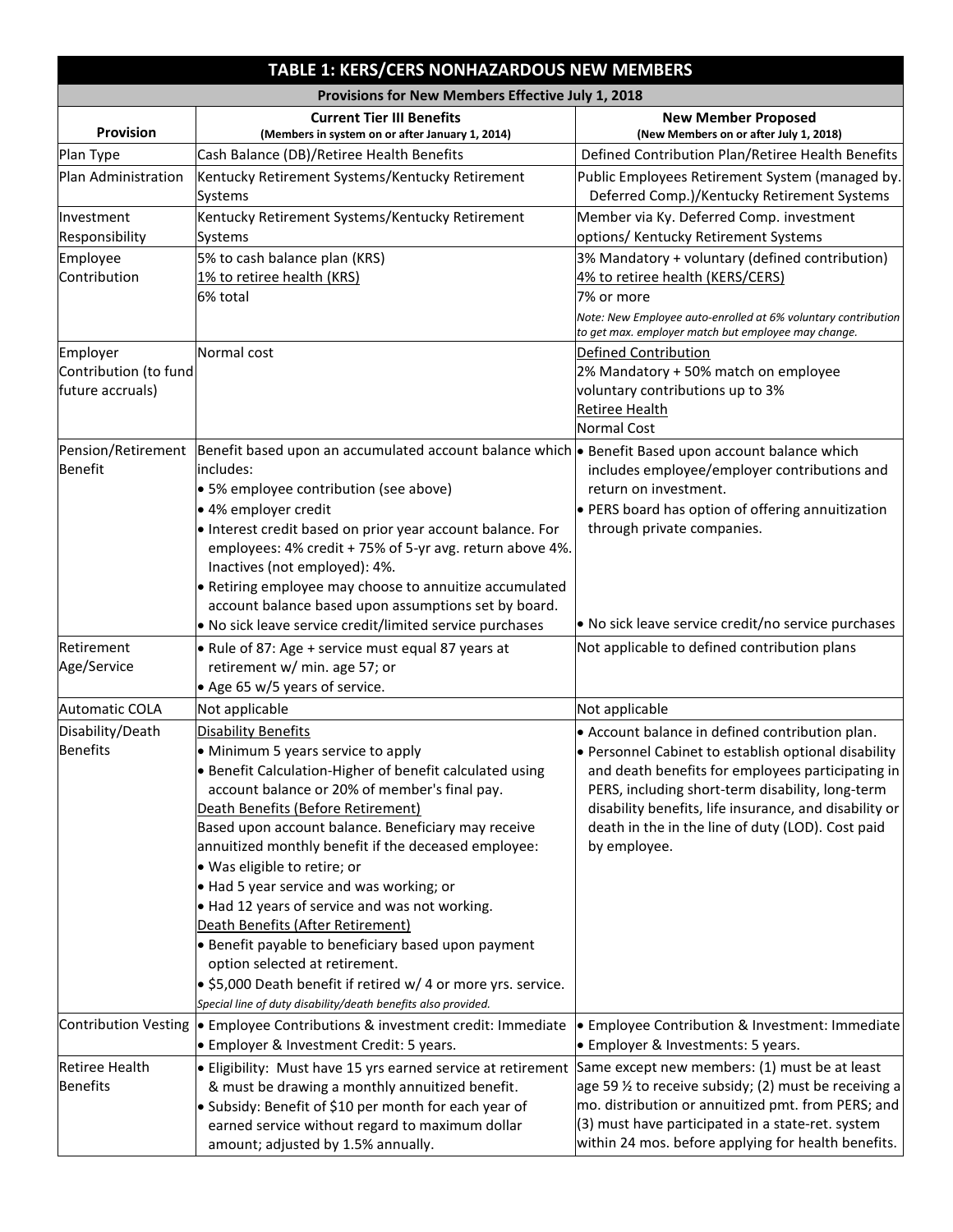|                                                   |                                                  |                                                             |                                                                                                                              |                                                                    | TABLE 2: KERS/CERS NONHAZARDOUS EXISTING MEMBERS                                                                        |               |           |             |
|---------------------------------------------------|--------------------------------------------------|-------------------------------------------------------------|------------------------------------------------------------------------------------------------------------------------------|--------------------------------------------------------------------|-------------------------------------------------------------------------------------------------------------------------|---------------|-----------|-------------|
|                                                   |                                                  |                                                             |                                                                                                                              |                                                                    | Provisions for Current Members Effective July 1, 2018                                                                   |               |           |             |
| <b>PROVISION</b>                                  |                                                  | <b>CURRENT</b>                                              |                                                                                                                              |                                                                    | <b>PROPOSED</b>                                                                                                         |               |           |             |
| Tier III                                          |                                                  |                                                             |                                                                                                                              |                                                                    | Participate in Tier III benefits noted in Table 1. Will participate in New Hire Plan (PERS) noted in Table 1; Tier III  |               |           |             |
|                                                   |                                                  |                                                             |                                                                                                                              |                                                                    | account balance will rollover into PERS plan.                                                                           |               |           |             |
| Tier I/II Max. Accrual No maximum defined benefit |                                                  |                                                             |                                                                                                                              |                                                                    | For Tier I/II members, maximum KERS/CERS pension benefit                                                                |               |           |             |
| in KERS/CERS                                      |                                                  |                                                             |                                                                                                                              |                                                                    | accrual is amount at unreduced retirement eligibility (service                                                          |               |           |             |
|                                                   |                                                  |                                                             |                                                                                                                              |                                                                    | credit & retirement compensation frozen at that date):<br>• Tier I: 27 years or age 65 w/4 years                        |               |           |             |
|                                                   |                                                  |                                                             |                                                                                                                              | • Tier II: Rule of 87 w/min age 57 or age 65 w/5 years of service. |                                                                                                                         |               |           |             |
|                                                   |                                                  |                                                             |                                                                                                                              | Members exceeding this threshold on July 1, 2018, shall on July    |                                                                                                                         |               |           |             |
|                                                   |                                                  |                                                             |                                                                                                                              |                                                                    | 1, 2018 participate in PERS and pay employee contribution rates                                                         |               |           |             |
|                                                   |                                                  |                                                             |                                                                                                                              |                                                                    | applicable to PERS. For all others, PERS participation begins in                                                        |               |           |             |
|                                                   |                                                  |                                                             |                                                                                                                              |                                                                    | the month following the date in which the member exceeds the                                                            |               |           |             |
|                                                   |                                                  |                                                             |                                                                                                                              |                                                                    | max accrual. Retiree health contribution continue based on                                                              |               |           |             |
|                                                   |                                                  |                                                             |                                                                                                                              |                                                                    | Tier. No service purchases after 7/1/18.                                                                                |               |           |             |
|                                                   |                                                  |                                                             |                                                                                                                              |                                                                    | Max accrual does not apply to: (1) service purchases being made                                                         |               |           |             |
|                                                   |                                                  |                                                             |                                                                                                                              |                                                                    | on installments on July 1, 2018; (2) sick leave service credit at                                                       |               |           |             |
|                                                   |                                                  |                                                             | retirement; and (3) Comp. time paid to tier I members who<br>retire on or before July 1, 2023 (payout already does not apply |                                                                    |                                                                                                                         |               |           |             |
|                                                   |                                                  | to Tier II). Comp. payouts would go into last year. Members |                                                                                                                              |                                                                    |                                                                                                                         |               |           |             |
|                                                   |                                                  |                                                             |                                                                                                                              |                                                                    | would still be able to apply for disability benefits from KRS.                                                          |               |           |             |
| Tier I/II/III/PERS                                | Item                                             | Tier I                                                      | <u>Tier II</u>                                                                                                               | Tier III                                                           | <b>Item</b>                                                                                                             | <u>Tier I</u> | Tier II   | <b>PERS</b> |
| Employee                                          | Pension                                          | 5%                                                          | 5%                                                                                                                           | 5%                                                                 | Pension/PERS (see Table 1)                                                                                              | 5%            | 5%        | $3%+$       |
| Contribution Rate                                 | <b>Retiree Health</b>                            | 0%                                                          | <u>1%</u>                                                                                                                    | <u>1%</u>                                                          | <b>Retiree Health</b>                                                                                                   | <u>3%</u>     | <u>4%</u> | <u>4%</u>   |
|                                                   | Total                                            | 5%                                                          | 6%                                                                                                                           | 6%                                                                 | Total                                                                                                                   | 8%            | 9%        | $7%+$       |
| Final Compensation                                | • Tier I: Highest 5 years; may be partial years; |                                                             |                                                                                                                              |                                                                    | • Tier I: For retirements on or after July 1, 2018, highest 5 must                                                      |               |           |             |
| Calculation                                       | must contain at least 48 months                  |                                                             |                                                                                                                              |                                                                    | be complete fiscal years; must contain at least 60 months.                                                              |               |           |             |
|                                                   | • Tier II: Last five complete fiscal years.      |                                                             |                                                                                                                              |                                                                    | · Tier II: No change                                                                                                    |               |           |             |
| Pension Spiking                                   | · Tier I Comp. Time Pmts: Included in            |                                                             |                                                                                                                              |                                                                    | • Tier I Comp. Time Pmts: For Tier I retiring after July 1, 2023,                                                       |               |           |             |
| Provisions                                        | creditable compensation (Tier II already         |                                                             |                                                                                                                              |                                                                    | comp. time paid upon termination of employment not part of                                                              |               |           |             |
|                                                   | excluded by prior leg. change)                   |                                                             |                                                                                                                              |                                                                    | creditable compensation.                                                                                                |               |           |             |
|                                                   | • Max. Creditable Compensation: None             |                                                             |                                                                                                                              |                                                                    |                                                                                                                         |               |           |             |
|                                                   |                                                  |                                                             |                                                                                                                              |                                                                    | • Max. Creditable Compensation: For creditable compensation<br>earned on or after July 1, 2018, limited to max. taxable |               |           |             |
|                                                   |                                                  |                                                             |                                                                                                                              |                                                                    | earnings under Social Security (currently \$127,200 in 2017).                                                           |               |           |             |
|                                                   |                                                  |                                                             |                                                                                                                              |                                                                    | Employee contributions refunded on excess creditable comp.                                                              |               |           |             |
|                                                   |                                                  |                                                             |                                                                                                                              |                                                                    | above max. but employer contributions remain in fund to help                                                            |               |           |             |
|                                                   |                                                  |                                                             |                                                                                                                              |                                                                    | pay down unfunded liability.                                                                                            |               |           |             |
|                                                   | · Equipment/Uniform Allowances: Included         |                                                             |                                                                                                                              |                                                                    | · Equipment/Uniform Allowances: Excluded on creditable<br>compensation earned on or after July 1, 2018.                 |               |           |             |
| <b>Sick Leave</b>                                 | Tier I                                           |                                                             |                                                                                                                              |                                                                    | · Tier I/Tier II: Sick leave service converted cannot exceed                                                            |               |           |             |
|                                                   | • KERS-All sick leave converted to additional    |                                                             |                                                                                                                              |                                                                    | amount for accumulated sick leave as of June 30, 2018; Tier I                                                           |               |           |             |
|                                                   | service credit; can be used for retirement       |                                                             |                                                                                                                              |                                                                    | sick leave service credit does not count towards retirement                                                             |               |           |             |
|                                                   | eligibility.                                     |                                                             |                                                                                                                              |                                                                    | eligibility for those retiring on or after July 1, 2018.                                                                |               |           |             |
|                                                   | • CERS-sick leave generally converted to         |                                                             |                                                                                                                              |                                                                    |                                                                                                                         |               |           |             |
|                                                   | additional service credit based on program       |                                                             |                                                                                                                              |                                                                    |                                                                                                                         |               |           |             |
|                                                   | adopted by employer; can be used for             |                                                             |                                                                                                                              |                                                                    |                                                                                                                         |               |           |             |
|                                                   | retirement eligibility.<br>Tier II               |                                                             |                                                                                                                              |                                                                    |                                                                                                                         |               |           |             |
|                                                   | • KERS/CERS: Limited to max. of 12 months;       |                                                             |                                                                                                                              |                                                                    |                                                                                                                         |               |           |             |
|                                                   | cannot be used for retirement eligibility.       |                                                             |                                                                                                                              |                                                                    |                                                                                                                         |               |           |             |
| <b>Retiree Health</b>                             | Provided to anyone if they are eligible for      |                                                             |                                                                                                                              |                                                                    | Effective for retirements on or after July 1, 2018, must have                                                           |               |           |             |
| Accessibility                                     | retiree health benefits and are receiving a      |                                                             |                                                                                                                              |                                                                    | contributed to a state-adm. retirement systems within last 24                                                           |               |           |             |
|                                                   | monthly pension benefit.                         |                                                             |                                                                                                                              | months prior to accessing benefits.                                |                                                                                                                         |               |           |             |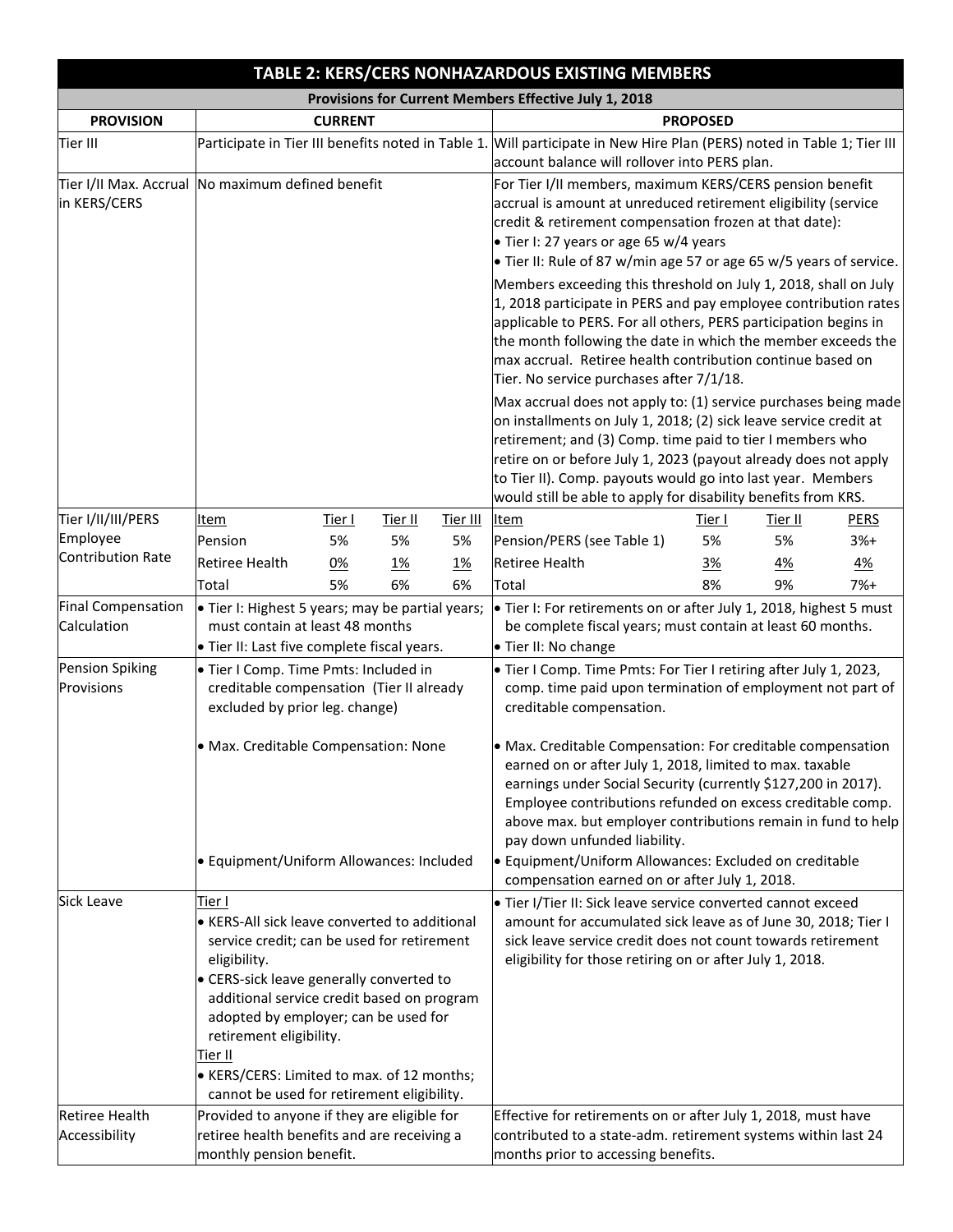|                                          |                                                                                                                                                                                                                                                                                                                                                                                                   | TABLE 3: SPRS & KERS/CERS HAZARDOUS EXISTING MEMBERS/RETIRED MEMBERS |                |                                                                                                                                                                                                                                                             |                                                                                                                                                                                                                                                                                                                                                                                                                                                                      |               |                |                 |
|------------------------------------------|---------------------------------------------------------------------------------------------------------------------------------------------------------------------------------------------------------------------------------------------------------------------------------------------------------------------------------------------------------------------------------------------------|----------------------------------------------------------------------|----------------|-------------------------------------------------------------------------------------------------------------------------------------------------------------------------------------------------------------------------------------------------------------|----------------------------------------------------------------------------------------------------------------------------------------------------------------------------------------------------------------------------------------------------------------------------------------------------------------------------------------------------------------------------------------------------------------------------------------------------------------------|---------------|----------------|-----------------|
|                                          |                                                                                                                                                                                                                                                                                                                                                                                                   |                                                                      |                |                                                                                                                                                                                                                                                             | Provisions for Current/New Members Effective July 1, 2018                                                                                                                                                                                                                                                                                                                                                                                                            |               |                |                 |
| <b>PROVISION</b>                         |                                                                                                                                                                                                                                                                                                                                                                                                   | <b>CURRENT</b>                                                       |                |                                                                                                                                                                                                                                                             | <b>PROPOSED</b>                                                                                                                                                                                                                                                                                                                                                                                                                                                      |               |                |                 |
| <b>Tier III Members</b>                  | Provided hybrid cash balance plan applicable to<br>hazardous duty members.                                                                                                                                                                                                                                                                                                                        |                                                                      |                | No change, except hazardous members may elect to<br>participate in the PERS plan applicable to Tier III<br>nonhazardous members and have their account balance<br>rolled into PERS plan.                                                                    |                                                                                                                                                                                                                                                                                                                                                                                                                                                                      |               |                |                 |
| in KERS/CERS                             | Tier I/II Max. Accrual No maximum defined benefit                                                                                                                                                                                                                                                                                                                                                 |                                                                      |                |                                                                                                                                                                                                                                                             | No change                                                                                                                                                                                                                                                                                                                                                                                                                                                            |               |                |                 |
| Tier I/II/III Employee                   | <b>Item</b>                                                                                                                                                                                                                                                                                                                                                                                       | <u>Tier I</u>                                                        | <u>Tier II</u> | <u>Tier III</u>                                                                                                                                                                                                                                             | <b>Item</b>                                                                                                                                                                                                                                                                                                                                                                                                                                                          | <u>Tier I</u> | <u>Tier II</u> | <u>Tier III</u> |
| Contribution Rate                        | Pension                                                                                                                                                                                                                                                                                                                                                                                           | 8%                                                                   | 8%             | 8%                                                                                                                                                                                                                                                          | Pension                                                                                                                                                                                                                                                                                                                                                                                                                                                              | 8%            | 8%             | 8%              |
|                                          | <b>Retiree Health</b>                                                                                                                                                                                                                                                                                                                                                                             | 0%                                                                   | <u>1%</u>      | <u>1%</u>                                                                                                                                                                                                                                                   | <b>Retiree Health</b>                                                                                                                                                                                                                                                                                                                                                                                                                                                | 3%            | <u>4%</u>      | <u>4%</u>       |
|                                          | Total                                                                                                                                                                                                                                                                                                                                                                                             | 8%                                                                   | 9%             | 9%                                                                                                                                                                                                                                                          | Total                                                                                                                                                                                                                                                                                                                                                                                                                                                                | 11%           | 12%            | 12%             |
| <b>Final Compensation</b><br>Calculation | • Tier I: Highest 3 years; may be partial years; must<br>contain at least 24 months<br>· Tier II: Highest 3 complete fiscal years                                                                                                                                                                                                                                                                 |                                                                      |                | • Tier I: For retirements on or after July 1, 2018, highest 3<br>must be complete fiscal years; must contain at least 36<br>months<br>· Tier II: No change                                                                                                  |                                                                                                                                                                                                                                                                                                                                                                                                                                                                      |               |                |                 |
| <b>Pension Spiking</b>                   | · Tier I Comp. Pmts: Included                                                                                                                                                                                                                                                                                                                                                                     |                                                                      |                |                                                                                                                                                                                                                                                             | · Tier I Comp. Pmts: No change                                                                                                                                                                                                                                                                                                                                                                                                                                       |               |                |                 |
| Provisions                               | (Tier II already excluded by prior leg. change)                                                                                                                                                                                                                                                                                                                                                   |                                                                      |                |                                                                                                                                                                                                                                                             |                                                                                                                                                                                                                                                                                                                                                                                                                                                                      |               |                |                 |
|                                          | · Max. Creditable Compensation: None<br>· Equipment/Uniform Allowances: Included                                                                                                                                                                                                                                                                                                                  |                                                                      |                |                                                                                                                                                                                                                                                             | • Max. Creditable Compensation: For creditable<br>compensation earned on or after July 1, 2018, limited to<br>max. taxable earnings under Social Security (currently<br>\$127,200 in 2017). Employee contributions refunded on<br>excess creditable comp. above max. but employer<br>contributions remain in fund to help pay down<br>unfunded liability.<br>· Equipment/Uniform Allowances: Excluded on creditable<br>compensation earned on or after July 1, 2018. |               |                |                 |
| <b>Sick Leave</b>                        | Tier I<br>• KERS/SPRS-All sick leave converted to additional<br>service credit; can be used toward retirement<br>eligibility.<br>• CERS-sick leave converted to additional service<br>credit based upon program adopted by employer;<br>can be used toward retirement eligibility.<br>Tier II<br>• KERS/SPRS/CERS: Limited to max. of 12 months;<br>cannot be used toward retirement eligibility. |                                                                      |                | . Tier I/Tier II: Sick leave service converted cannot exceed<br>amount for accumulated sick leave as of June 30, 2018;<br>Tier I sick leave service credit does not count towards<br>retirement eligibility for those retiring on or after July 1,<br>2018. |                                                                                                                                                                                                                                                                                                                                                                                                                                                                      |               |                |                 |
| <b>Retiree Health</b><br>Accessibility   | Provided to anyone if they are eligible for retiree<br>benefit.                                                                                                                                                                                                                                                                                                                                   |                                                                      |                |                                                                                                                                                                                                                                                             | Effective for retirements on or after July 1, 2018, must<br>health benefits and are receiving a monthly pension have contributed to a state-adm. retirement systems<br>within last 24 months prior to accessing benefits.                                                                                                                                                                                                                                            |               |                |                 |
| Line of Duty Death                       | Current statute provides that the surviving spouse<br>shall receive line of duty death benefits if the<br>surviving spouse is named as sole principal<br>beneficiary.                                                                                                                                                                                                                             |                                                                      |                |                                                                                                                                                                                                                                                             | Provides that if the hazardous member dies in the line of<br>duty and has a surviving spouse, the surviving spouse shall<br>supersede all previous beneficiary designations. Non-<br>codified section makes changes applicable to any<br>hazardous duty member who died in the line of duty<br>after January 1, 2017.                                                                                                                                                |               |                |                 |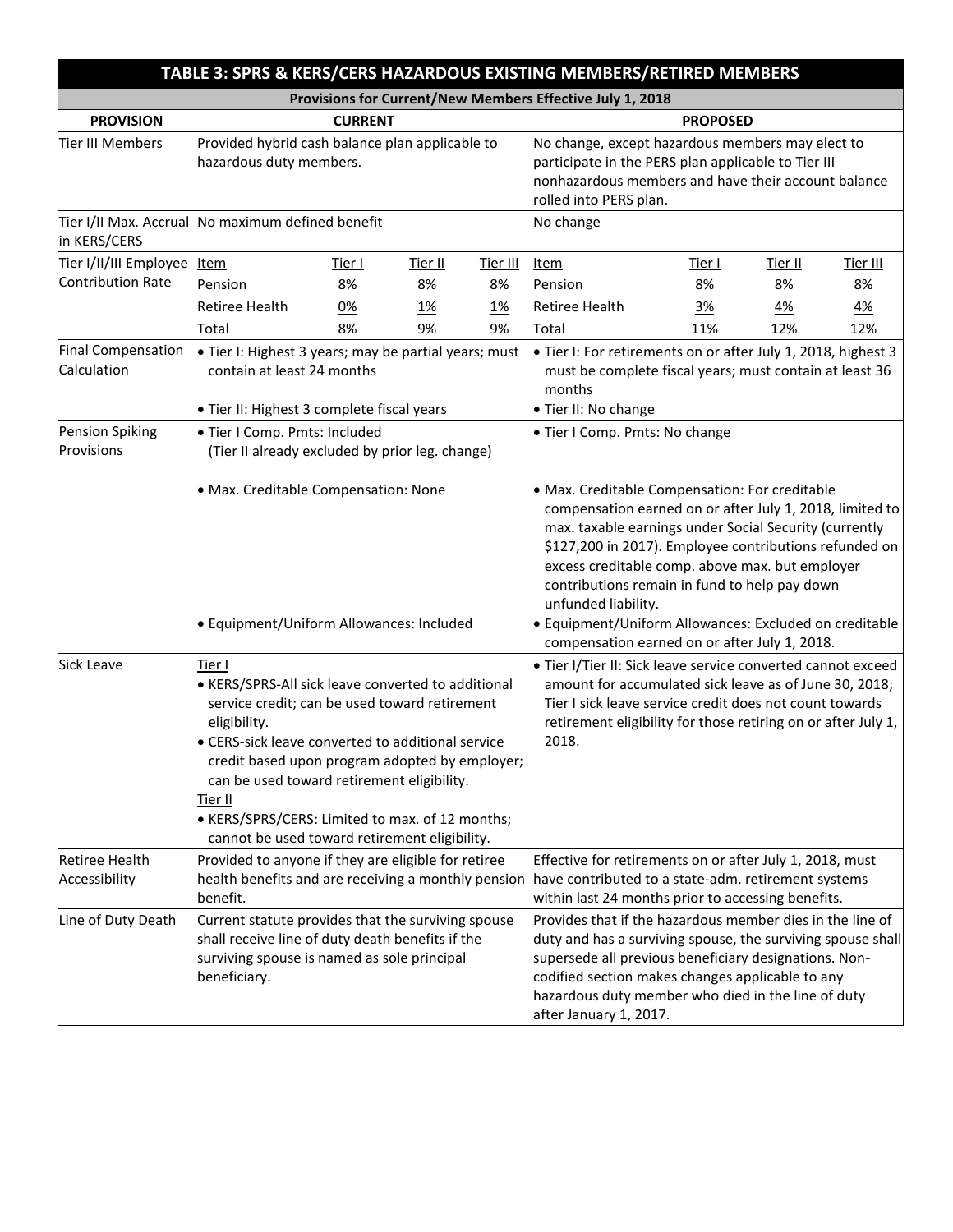|                             | TABLE 4: KERS/CERS/SPRS NONHAZARDOUS/HAZARDOUS REEMPLOYMENT AFTER RETIREMENT                                                                                                                                                                                                                                                                                                                                                                                                                                                                                                                                                                                                                                                                    |                                                                                                                                                                                                                                                                                                                                                                                                                                                                                                                                                                                                                                                                                                                                                                                                                                                      |
|-----------------------------|-------------------------------------------------------------------------------------------------------------------------------------------------------------------------------------------------------------------------------------------------------------------------------------------------------------------------------------------------------------------------------------------------------------------------------------------------------------------------------------------------------------------------------------------------------------------------------------------------------------------------------------------------------------------------------------------------------------------------------------------------|------------------------------------------------------------------------------------------------------------------------------------------------------------------------------------------------------------------------------------------------------------------------------------------------------------------------------------------------------------------------------------------------------------------------------------------------------------------------------------------------------------------------------------------------------------------------------------------------------------------------------------------------------------------------------------------------------------------------------------------------------------------------------------------------------------------------------------------------------|
|                             | Provisions for Current/New Retirees Effective July 1, 2018                                                                                                                                                                                                                                                                                                                                                                                                                                                                                                                                                                                                                                                                                      |                                                                                                                                                                                                                                                                                                                                                                                                                                                                                                                                                                                                                                                                                                                                                                                                                                                      |
| <b>PROVISION</b>            | <b>CURRENT</b>                                                                                                                                                                                                                                                                                                                                                                                                                                                                                                                                                                                                                                                                                                                                  | <b>PROPOSED</b>                                                                                                                                                                                                                                                                                                                                                                                                                                                                                                                                                                                                                                                                                                                                                                                                                                      |
| Retirement:<br>Nonhazardous | Reemployment After For retirees reemployed on or after September 1,<br>2008 with a KERS or CERS employer:<br>Must have 3 mo. break in employment & no<br>1.                                                                                                                                                                                                                                                                                                                                                                                                                                                                                                                                                                                     | For nonhazardous retires who retire on or after July 1,<br>2018, who are reemployed by a KERS, CERS, SPRS, or TRS<br>employer on or after July 1, 2018:                                                                                                                                                                                                                                                                                                                                                                                                                                                                                                                                                                                                                                                                                              |
|                             | prearranged agreement, otherwise retirement is<br>voided.<br>Provided break is observed, member can return<br>2.<br>to work in part-time or full-time position,<br>continue drawing a monthly pension benefit, but<br>cannot earn second retirement account.<br>No employee contribution required but employer<br>3.<br>must contribute and pay reimbursements for<br>retiree health on full-time employees, except:<br>Employer contributions and retiree<br>а.<br>health reimbursements are not payable<br>for qualifying employees of sheriff's<br>offices and city police departments.<br>Retiree health reimbursements are not<br>b.<br>payable for classified employees of local<br>school boards who work less than 80<br>days per year. | Must have 6 mo. break in employment & no<br>$\vert$ 1.<br>prearranged agreement, otherwise retirement is<br>voided.<br>Provided break is observed, member can return to<br>2.<br>work in part-time or full-time position, but their<br>monthly pension benefit will be suspended for the<br>duration of reemployment if the position if full-<br>time, except for individuals who are elected to a<br>public office or who are appointed by the Governor<br>to a position*. Member cannot earn second<br>retirement account for reemployment.<br>3.<br>No employee or employer contributions required on<br>period of reemployment.<br>*Full-time for reemployment is defined as average of<br>100 or more hours per month over a fiscal or calendar<br>year basis, except for classified/certified school board<br>full-time is more than 100 days. |
| Retirement:<br>Hazardous    | Reemployment After For hazardous retirees reemployed on or after<br>September 1, 2008 in a full-time hazardous position<br>with a KERS, CERS, or SPRS employer:<br>Must have 1 mo. break in employment & no<br>1.<br>prearranged agreement, otherwise retirement is<br>voided.<br>Provided break is observed, member can return<br>2.<br>to work in part-time or full-time position,                                                                                                                                                                                                                                                                                                                                                            | For hazardous retires who retire on or after July 1, 2018,<br>who are reemployed KERS, CERS, SPRS, or TRS employer<br>on or after July 1, 2018 (regardless of position):<br>Must have 1 mo. break in employment & no<br>1.<br>prearranged agreement, otherwise retirement is<br>voided.<br>$\overline{2}$ .<br>Provided break is observed, member can return to<br>work in part-time or full-time position, can continue                                                                                                                                                                                                                                                                                                                                                                                                                             |
|                             | continue drawing a monthly pension benefit, but<br>cannot earn second retirement account.<br>3.<br>No employee contribution required but employer 3.<br>must contribute and pay reimbursements for<br>retiree health on FT employees, except employer<br>contributions and retiree health reimbursements<br>are not payable for qualifying employees of<br>sheriff's offices and city police departments.                                                                                                                                                                                                                                                                                                                                       | drawing a monthly pension benefit during<br>reemployment, but cannot earn second retirement<br>account.<br>Employee contributions and employer normal<br>contributions required on period of reemployment<br>and paid to system in which the employee last<br>participated prior to retirement.                                                                                                                                                                                                                                                                                                                                                                                                                                                                                                                                                      |

## **TABLE 5: KERS/CERS/SPRS EMPLOYER FUNDING/PARTICIPATION REQUIREMENTS**

| <b>Current and Proposed Funding/Participation Provisions</b> |                                                                                                                                                                                                                                                                                                                                                                                        |                                                                                                                                                                                                                                                                                                                                                                                                                           |  |  |  |  |
|--------------------------------------------------------------|----------------------------------------------------------------------------------------------------------------------------------------------------------------------------------------------------------------------------------------------------------------------------------------------------------------------------------------------------------------------------------------|---------------------------------------------------------------------------------------------------------------------------------------------------------------------------------------------------------------------------------------------------------------------------------------------------------------------------------------------------------------------------------------------------------------------------|--|--|--|--|
| <b>PROVISION</b>                                             | <b>CURRENT</b>                                                                                                                                                                                                                                                                                                                                                                         | <b>PROPOSED</b>                                                                                                                                                                                                                                                                                                                                                                                                           |  |  |  |  |
| <b>ARC</b> calculation<br>(pension & retiree<br>health)      | The actuarially required contribution (ARC) is<br>based on:<br>$\bullet$ Normal cost + pmt. on unfunded liability<br>• Normal cost determined using Entry Age<br>Normal Cost Method; paid as a % of payroll<br>Unfunded liability payment determined:<br>o Using closed 30 year closed amortization<br>period (starting in 2013 valuation);<br>o Level percent of payroll amortization | The actuarially required contribution (ARC), for the 2017<br>valuation and after, is based on:<br>• Normal cost + pmt. on unfunded liability<br>• Normal cost determined using Entry Age Normal Cost Method;<br>paid as a % of payroll<br>. Unfunded liability payment determined:<br>o Using closed 30 year closed amortization period (reset and<br>starting in 2017 valuation);<br>o Level dollar amortization method. |  |  |  |  |
|                                                              | method (with KRS board determining<br>assumed % growth in payroll).                                                                                                                                                                                                                                                                                                                    |                                                                                                                                                                                                                                                                                                                                                                                                                           |  |  |  |  |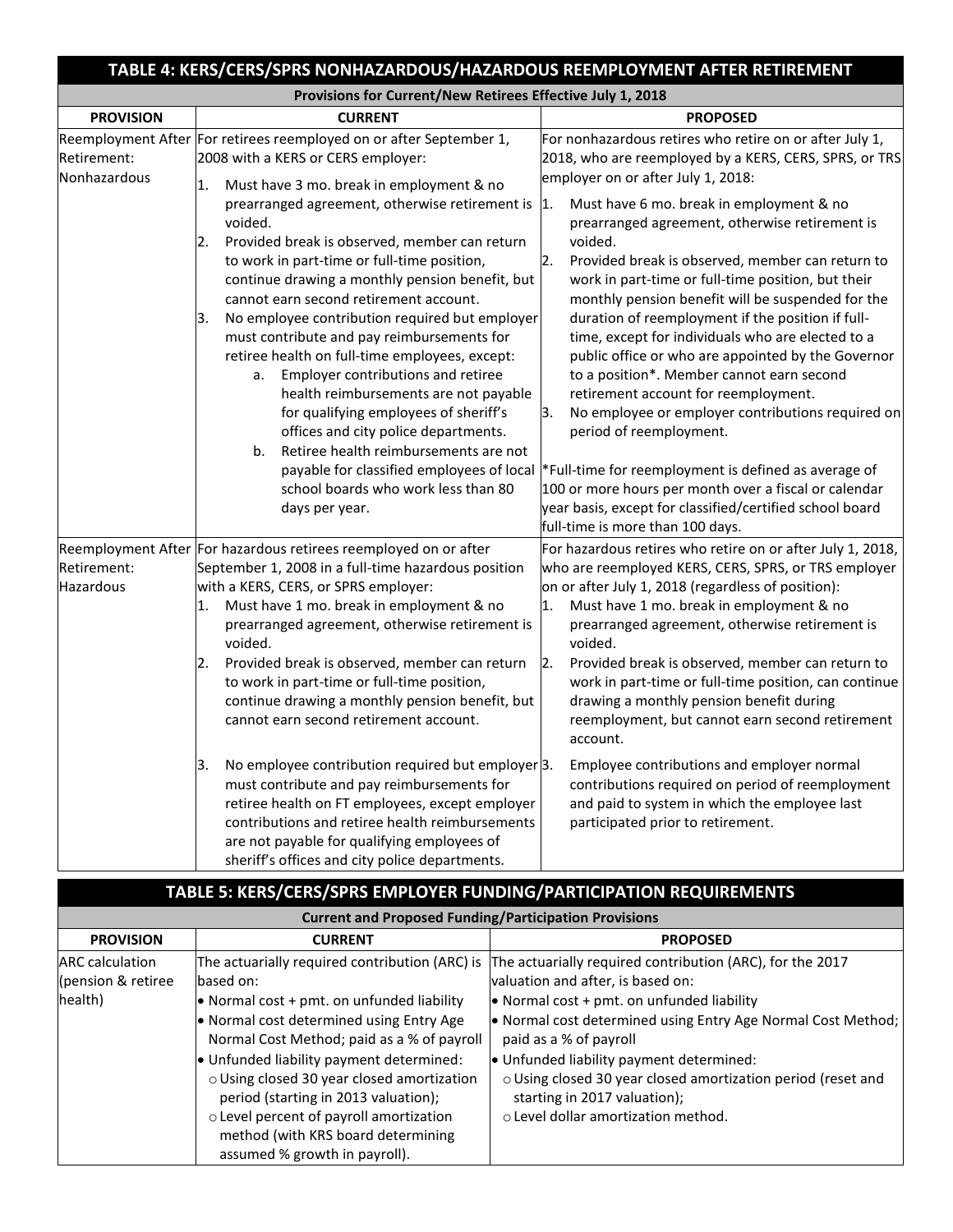|                                                   | o Paid as a % of payroll<br>$\bullet$ 5 year market smoothing of assets (policy)<br>• KERS/SPRS rates change every two years;<br>CERS every year                                                                                                                                                                                            | o Cost paid as a dollar value, prorated to each employer based<br>upon employer's share of total payroll in FY 15, 16, and 17,<br>adjusted for any employer who ceases participation.<br>$\bullet$ 5 year market smoothing of assets (statute).<br><b>EXERVALLER KISS</b> Fates change every year.                                                                                                                                                                            |
|---------------------------------------------------|---------------------------------------------------------------------------------------------------------------------------------------------------------------------------------------------------------------------------------------------------------------------------------------------------------------------------------------------|-------------------------------------------------------------------------------------------------------------------------------------------------------------------------------------------------------------------------------------------------------------------------------------------------------------------------------------------------------------------------------------------------------------------------------------------------------------------------------|
| <b>CERS Phase-In</b>                              | No phase-in to full ARC for CERS                                                                                                                                                                                                                                                                                                            | 4-year phase-in with same ARC paid in FY 19 as was paid in FY 18<br>and then using as a base, increase the amount so that:<br>$\bullet$ 1/3 of the additional amount above this paid in FY 20;<br>$\bullet$ 2/3 of the additional amount above this paid in FY 21;<br>$\bullet$ The full amount is paid in FY 22 and beyond.                                                                                                                                                  |
| Agency Voluntary<br>Cessation of<br>Participation | • Statute currently allows certain non-<br>stock/non-profit or quasi-governmental<br>agencies in KERS/CERS to voluntarily cease<br>participation provided they pay the full<br>actuarial costs of ceasing participation.<br>• Agencies voluntarily/involuntarily ceasing<br>participation must establish an alternative<br>retirement plan. | $\bullet$ Same except the following additional agencies have a 2-year<br>window to voluntarily cease participating in the systems by<br>paying full actuarial costs to do so (by July 1, 2020):<br>o Universities & community colleges in KERS; and<br>o Any agency in CERS with the exception of circuit clerks and<br>school boards.<br>$\bullet$ Agencies voluntarily/involuntarily ceasing participation in the<br>future may only establish a defined contribution plan. |

## **TABLE 6: LEGISLATORS' RETIREMENT PLAN**

|                        | <b>Current and Proposed Provisions</b>                                                                                                                    |                                                                                                                                                                                                                                                                                                                                                                                                                                                                                                                                                                                                                                                                                                                                                                                                                                                                                                                                                                                                                                                                                                                                                                                                                                                                                                                                                                                                                                                                                     |  |  |  |  |
|------------------------|-----------------------------------------------------------------------------------------------------------------------------------------------------------|-------------------------------------------------------------------------------------------------------------------------------------------------------------------------------------------------------------------------------------------------------------------------------------------------------------------------------------------------------------------------------------------------------------------------------------------------------------------------------------------------------------------------------------------------------------------------------------------------------------------------------------------------------------------------------------------------------------------------------------------------------------------------------------------------------------------------------------------------------------------------------------------------------------------------------------------------------------------------------------------------------------------------------------------------------------------------------------------------------------------------------------------------------------------------------------------------------------------------------------------------------------------------------------------------------------------------------------------------------------------------------------------------------------------------------------------------------------------------------------|--|--|--|--|
| <b>PROVISION</b>       | <b>CURRENT</b>                                                                                                                                            | <b>PROPOSED</b>                                                                                                                                                                                                                                                                                                                                                                                                                                                                                                                                                                                                                                                                                                                                                                                                                                                                                                                                                                                                                                                                                                                                                                                                                                                                                                                                                                                                                                                                     |  |  |  |  |
| Administration         | LRP adm. by Judicial Form<br>Retirement System (JFRS)<br>board.                                                                                           | Effective July 1, 2018, administration of LRP will be transferred to the Kentucky<br>Retirement Systems (KRS) board who currently administers KERS, CERS, & SPRS.                                                                                                                                                                                                                                                                                                                                                                                                                                                                                                                                                                                                                                                                                                                                                                                                                                                                                                                                                                                                                                                                                                                                                                                                                                                                                                                   |  |  |  |  |
| Participation in       | Plan open to current and new                                                                                                                              | Effective July 1, 2018, the LRP plan is:                                                                                                                                                                                                                                                                                                                                                                                                                                                                                                                                                                                                                                                                                                                                                                                                                                                                                                                                                                                                                                                                                                                                                                                                                                                                                                                                                                                                                                            |  |  |  |  |
|                        | LRP/Max Accrual members who have or will                                                                                                                  | • Closed to new members.                                                                                                                                                                                                                                                                                                                                                                                                                                                                                                                                                                                                                                                                                                                                                                                                                                                                                                                                                                                                                                                                                                                                                                                                                                                                                                                                                                                                                                                            |  |  |  |  |
|                        | elect to participate in LRP;<br>Benefit cannot exceed 100%<br>of final compensation.                                                                      | . For those members who began participating in LRP on or after January 1, 2014,<br>and are participating in the hybrid cash balance plan in LRP:<br>o Shall have their account balance rolled into PERS and participate in PERS for<br>future service to GA (same as KERS NH Tier III); and<br>o Will participate in the KERS NH retiree health benefits (any service credit/funds<br>accumulated for retiree health in LRP will be transferred to KERS NH).<br>• For those members who began participating in LRP prior to January 1, 2014, and<br>who are participating in the defined benefit plan in LRP on June 30, 2018:<br>o Shall not accrue any additional service/benefits in LRP on or after July 1, 2018.<br>olf the member has accrued an unreduced benefit in LRP as of June 30, 2018 (27<br>years of service or normal retirement age with at least 5 years of service), the<br>member shall on or after July 1, 2018, participate in PERS for retirement benefits<br>and will participate in the KERS NH for any future retiree health benefit accruals.<br>o If the member has not accrued an unreduced benefit in LRP as of June 30, 2018<br>(27 years of service or normal retirement age with at least 5 years of service), the<br>member shall participate in the KERS NH defined benefit plan on or after July 1,<br>2018 (until reaching the max. accrual in KERS NH) and will participate in the KERS<br>NH for any future retiree health benefit accruals. |  |  |  |  |
|                        |                                                                                                                                                           | • Eff. July 1, 2018, LRP members shall pay same employee contributions as KERS NH<br>members (due to future participation in KERS NH/PERS).                                                                                                                                                                                                                                                                                                                                                                                                                                                                                                                                                                                                                                                                                                                                                                                                                                                                                                                                                                                                                                                                                                                                                                                                                                                                                                                                         |  |  |  |  |
| <b>ARC</b> calculation | Based upon methods<br>prescribed by KRS 21.525.                                                                                                           | $\bullet$ Provisions applicable to KERS/SPRS apply to LRP for the 2017 valuation and after<br>(see Table 5).                                                                                                                                                                                                                                                                                                                                                                                                                                                                                                                                                                                                                                                                                                                                                                                                                                                                                                                                                                                                                                                                                                                                                                                                                                                                                                                                                                        |  |  |  |  |
| <b>Pension Spiking</b> | Members contributing to LRP<br>on or after 6/20/05 but prior<br>to 1/1/14, can use salary<br>earned in another state-adm.<br>retirement system or plan to | • Members who retired prior to July 1, 2018, who had their LRP benefits calculated<br>based upon salary earned in another state-administered retirement system or plan<br>shall on July 1, 2018, have their benefits recalculated so that benefits payable from<br>LRP on or after July 1, 2018, are based solely upon legislative salary.<br>• Future LRP retirees shall have their benefits calculated based solely upon                                                                                                                                                                                                                                                                                                                                                                                                                                                                                                                                                                                                                                                                                                                                                                                                                                                                                                                                                                                                                                                          |  |  |  |  |

legislative salary.

calculate their LRP benefits.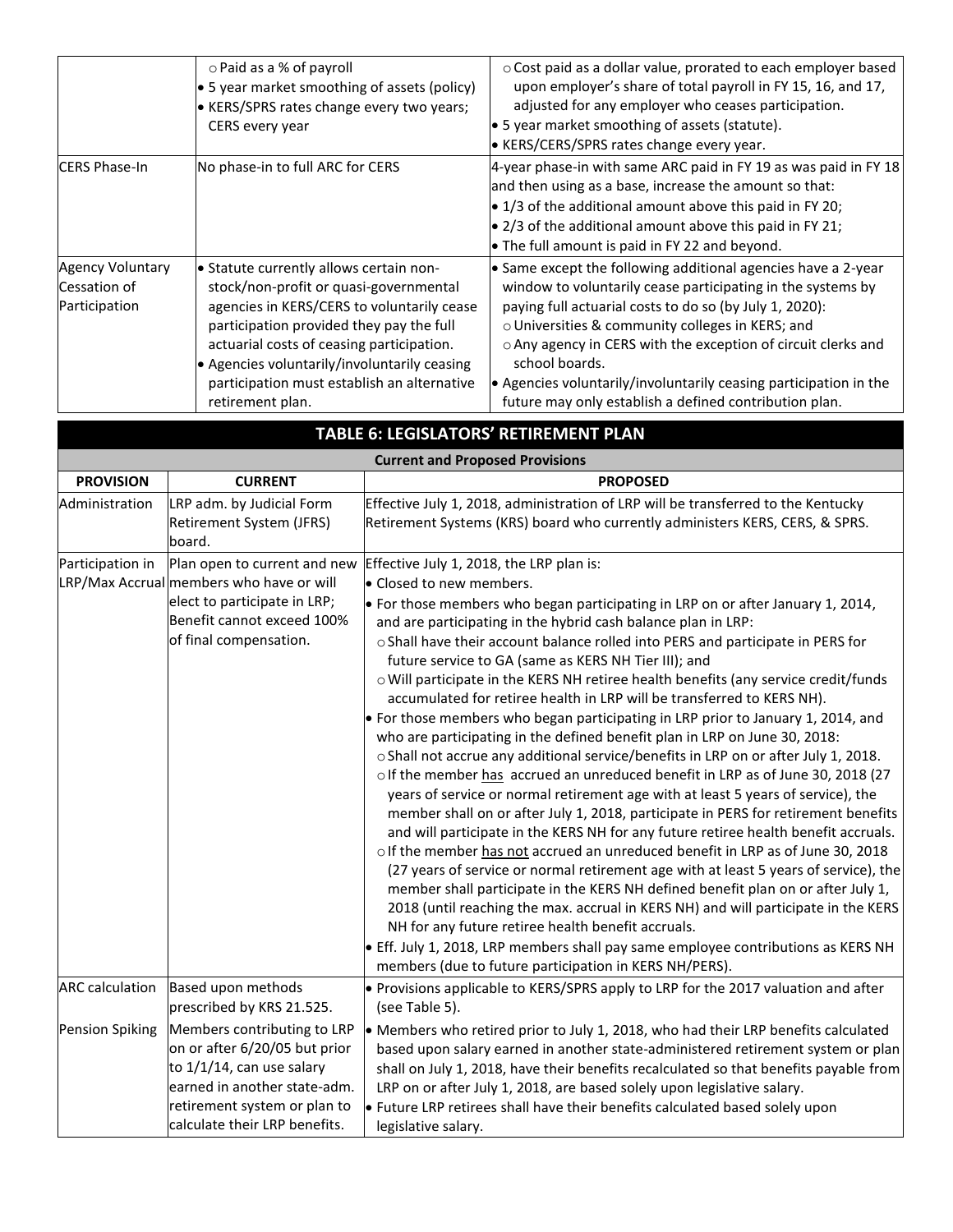|                       | Reemployment No specific provisions       | • Members retiring from the Legislators' Retirement Plan on or after July 1, 2018,                                   |
|-----------------------|-------------------------------------------|----------------------------------------------------------------------------------------------------------------------|
|                       | After Retirement prohibiting reemployment | who are reemployed on or after July 1, 2018, shall be subject to the retired                                         |
|                       | after retirement.                         | reemployed provisions applicable to KERS NH retirees under Table 4.                                                  |
| <b>Retiree Health</b> |                                           | Provided to anyone if they are Effective for retirements on or after July 1, 2018, must have contributed to a state- |
| Accessibility         | eligible for retiree health               | adm. retirement systems within last 24 months prior to accessing benefits.                                           |
|                       | benefits and are receiving a              |                                                                                                                      |
|                       | monthly pension benefit.                  |                                                                                                                      |

|                                        | <b>TABLE 7: JUDICIAL RETIREMENT PLAN</b>                                                                               |                |              |                                                                                                                                                                                                                                                                                                                                                                                                                                                                                               |                                                                                                                                                                                                                                                                                                                                                  |                          |  |  |  |
|----------------------------------------|------------------------------------------------------------------------------------------------------------------------|----------------|--------------|-----------------------------------------------------------------------------------------------------------------------------------------------------------------------------------------------------------------------------------------------------------------------------------------------------------------------------------------------------------------------------------------------------------------------------------------------------------------------------------------------|--------------------------------------------------------------------------------------------------------------------------------------------------------------------------------------------------------------------------------------------------------------------------------------------------------------------------------------------------|--------------------------|--|--|--|
|                                        |                                                                                                                        |                |              | <b>Current and Proposed Provisions</b>                                                                                                                                                                                                                                                                                                                                                                                                                                                        |                                                                                                                                                                                                                                                                                                                                                  |                          |  |  |  |
| <b>PROVISION</b>                       |                                                                                                                        | <b>CURRENT</b> |              |                                                                                                                                                                                                                                                                                                                                                                                                                                                                                               | <b>PROPOSED</b>                                                                                                                                                                                                                                                                                                                                  |                          |  |  |  |
| Administration                         | JRP administered by the Judicial Form<br>Retirement System (JFRS) board.                                               |                |              | Effective July 1, 2018, administration of JRP will be transferred to<br>the Kentucky Retirement Systems (KRS) board who currently<br>administers KERS, CERS, & SPRS.                                                                                                                                                                                                                                                                                                                          |                                                                                                                                                                                                                                                                                                                                                  |                          |  |  |  |
| Participation in                       | Plan open to current and new members who                                                                               |                |              |                                                                                                                                                                                                                                                                                                                                                                                                                                                                                               | Effective July 1, 2018, the JRP plan is:                                                                                                                                                                                                                                                                                                         |                          |  |  |  |
| <b>JRP</b>                             | have or will elect to participate in JRP.                                                                              |                |              | • Closed to new members.                                                                                                                                                                                                                                                                                                                                                                                                                                                                      |                                                                                                                                                                                                                                                                                                                                                  |                          |  |  |  |
|                                        |                                                                                                                        |                |              | plan in JRP:                                                                                                                                                                                                                                                                                                                                                                                                                                                                                  | $\bullet$ For those members who began participating in JRP on or after<br>January 1, 2014, and are participating in the hybrid cash balance                                                                                                                                                                                                      |                          |  |  |  |
|                                        |                                                                                                                        |                |              | o Shall have their account balance rolled into PERS and participate<br>in PERS for future service to GA (same as KERS NH Tier III); and<br>o Will participate in the KERS NH retiree health benefits (any<br>service credit/funds accumulated for retiree health in JRP will be<br>transferred to KERS NH).                                                                                                                                                                                   |                                                                                                                                                                                                                                                                                                                                                  |                          |  |  |  |
| <b>Max Accrual</b>                     | Benefit cannot exceed 100% of final<br>compensation.                                                                   |                |              | $\bullet$ Same but max benefit accrual is benefit accrued at unreduced<br>retirement eligibility of 27 years or Normal Retirement Age w/5<br>years (service credit & retirement compensation frozen at that<br>date).<br>• Members who have exceeded this threshold as of July 1, 2018,<br>shall on July 1, 2018 participate in PERS and pay employee<br>contribution rates applicable to PERS (see Table 1). For all others,<br>PERS participation begins in the month following the date in |                                                                                                                                                                                                                                                                                                                                                  |                          |  |  |  |
|                                        |                                                                                                                        |                |              | been met.                                                                                                                                                                                                                                                                                                                                                                                                                                                                                     | which the member exceeds the max accrual. Retiree health<br>benefits and contribution rates in JRP continue after threshold has<br>• Max accrual does not apply to service purchases being made on<br>installments on July 1, 2018. Members would still be able to apply<br>for disability benefits from JRP. No service purchases after 7/1/18. |                          |  |  |  |
| Pre-2014                               |                                                                                                                        | Part. Prior to | Part. On or  |                                                                                                                                                                                                                                                                                                                                                                                                                                                                                               |                                                                                                                                                                                                                                                                                                                                                  |                          |  |  |  |
| Member:                                | Item                                                                                                                   | 9/1/08         | after 9/1/08 | Item                                                                                                                                                                                                                                                                                                                                                                                                                                                                                          | Part. Prior to 9/1/08                                                                                                                                                                                                                                                                                                                            | Part. On or after 9/1/08 |  |  |  |
| Employee                               | Pension                                                                                                                | 5%             | 6%           | Pension*                                                                                                                                                                                                                                                                                                                                                                                                                                                                                      | 5%                                                                                                                                                                                                                                                                                                                                               | 6%                       |  |  |  |
| Contribution Rate Retiree Health       |                                                                                                                        | 0%             | <u>0%</u>    | <b>Retiree Health</b>                                                                                                                                                                                                                                                                                                                                                                                                                                                                         | <u>3%</u>                                                                                                                                                                                                                                                                                                                                        | <u>3%</u>                |  |  |  |
|                                        | Total                                                                                                                  | 5%             | 6%           | Total                                                                                                                                                                                                                                                                                                                                                                                                                                                                                         | 8%                                                                                                                                                                                                                                                                                                                                               | 9%                       |  |  |  |
|                                        |                                                                                                                        |                |              | *Pension rates no longer apply once member is at max accrual rates<br>and begins participating in PERS.                                                                                                                                                                                                                                                                                                                                                                                       |                                                                                                                                                                                                                                                                                                                                                  |                          |  |  |  |
| <b>ARC</b> calculation                 | Based upon methods prescribed by KRS<br>21.525.                                                                        |                |              | • Provisions applicable to KERS/SPRS apply to JRP for the 2017<br>valuation and after (see Table 5).                                                                                                                                                                                                                                                                                                                                                                                          |                                                                                                                                                                                                                                                                                                                                                  |                          |  |  |  |
| Reemployment<br>After Retirement       | No specific provisions prohibiting<br>reemployment after retirement.                                                   |                |              | • Members retiring from the Judicial Retirement Plan on or after<br>July 1, 2018, who are reemployed on or after July 1, 2018, shall be<br>subject to the retired reemployed provisions applicable to KERS<br>NH retirees under Table 4.                                                                                                                                                                                                                                                      |                                                                                                                                                                                                                                                                                                                                                  |                          |  |  |  |
| <b>Retiree Health</b><br>Accessibility | Provided to anyone if they are eligible for<br>retiree health benefits and are receiving a<br>monthly pension benefit. |                |              | Effective for retirements on or after July 1, 2018, must have<br>contributed to a state-adm. retirement systems within last 24<br>months prior to accessing benefits.                                                                                                                                                                                                                                                                                                                         |                                                                                                                                                                                                                                                                                                                                                  |                          |  |  |  |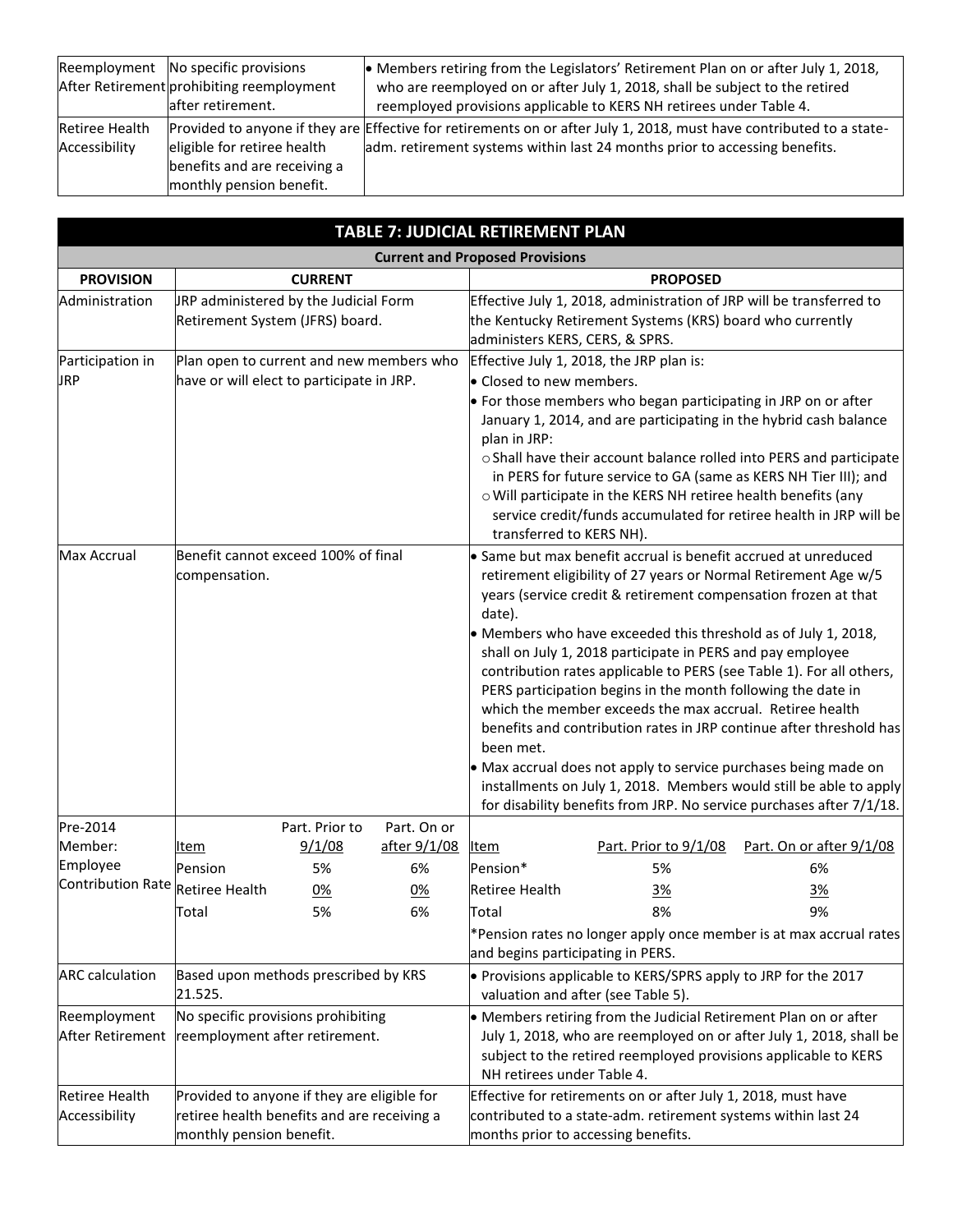|                                                          | <b>TABLE 8: TRS NEW MEMBERS</b>                                                                                                                                                                                                                                                                                                                                                                                                                                                                                                                                                                                                                                                                                                                                             |                                                                                 |                                                                                                                                                                                                                                                                                                                                                                                                                                                                                                                                                                                                                                                                                                                                                   |  |  |  |  |  |  |
|----------------------------------------------------------|-----------------------------------------------------------------------------------------------------------------------------------------------------------------------------------------------------------------------------------------------------------------------------------------------------------------------------------------------------------------------------------------------------------------------------------------------------------------------------------------------------------------------------------------------------------------------------------------------------------------------------------------------------------------------------------------------------------------------------------------------------------------------------|---------------------------------------------------------------------------------|---------------------------------------------------------------------------------------------------------------------------------------------------------------------------------------------------------------------------------------------------------------------------------------------------------------------------------------------------------------------------------------------------------------------------------------------------------------------------------------------------------------------------------------------------------------------------------------------------------------------------------------------------------------------------------------------------------------------------------------------------|--|--|--|--|--|--|
|                                                          |                                                                                                                                                                                                                                                                                                                                                                                                                                                                                                                                                                                                                                                                                                                                                                             | Provisions for New Members Effective July 1, 2018                               |                                                                                                                                                                                                                                                                                                                                                                                                                                                                                                                                                                                                                                                                                                                                                   |  |  |  |  |  |  |
| Provision                                                | <b>Current New Member Benefits</b><br>(Members in system on or after July 1, 2008)                                                                                                                                                                                                                                                                                                                                                                                                                                                                                                                                                                                                                                                                                          |                                                                                 | <b>New Member Proposed</b><br>(New Members on or after July 1, 2018)                                                                                                                                                                                                                                                                                                                                                                                                                                                                                                                                                                                                                                                                              |  |  |  |  |  |  |
| Plan Type                                                | Defined Benefit Pension/Retiree Health Benefits                                                                                                                                                                                                                                                                                                                                                                                                                                                                                                                                                                                                                                                                                                                             |                                                                                 | Defined Contribution Plan/Retiree Health Benefits                                                                                                                                                                                                                                                                                                                                                                                                                                                                                                                                                                                                                                                                                                 |  |  |  |  |  |  |
| Plan<br>Administration                                   | Teachers' Retirement System/Teachers' Retirement System                                                                                                                                                                                                                                                                                                                                                                                                                                                                                                                                                                                                                                                                                                                     |                                                                                 | Teachers' Retirement System & PERS (managed by.<br>Deferred Comp.)/ Teachers' Retirement System                                                                                                                                                                                                                                                                                                                                                                                                                                                                                                                                                                                                                                                   |  |  |  |  |  |  |
| <b>Investment</b><br>Responsibility                      | Teachers' Retirement System/Teachers' Retirement System                                                                                                                                                                                                                                                                                                                                                                                                                                                                                                                                                                                                                                                                                                                     |                                                                                 | Member via Ky. Deferred Comp. investment<br>options/ Teachers' Retirement System.                                                                                                                                                                                                                                                                                                                                                                                                                                                                                                                                                                                                                                                                 |  |  |  |  |  |  |
| Employee<br>Contribution                                 | <b>Item</b><br><b>Nonuniversity</b><br>Pension<br>9.105%<br><b>Retiree Health</b><br>3.75%<br>Total<br>12.855%<br>Note: University employers have opted to pay 2.215% of the employee<br>contribution via KRS 161.565 which results in an employee rate at 8.185%.                                                                                                                                                                                                                                                                                                                                                                                                                                                                                                          | <b>University</b><br>7.625%<br>2.775%<br>10.4%                                  | Nonuniversity TRS 401(a) plan mandatory + PERS<br><b>Voluntary + TRS Retiree Health</b><br>+9% Mandatory TRS 401(a) plan<br>+Voluntary PERS contributions<br>+6.75% to retiree health<br>15.75% or more<br>Note: New Nonuniversity employees auto-enrolled at 3%<br>voluntary PERS contribution but no employer match.<br>University (PERS +TRS Retiree Health)<br>+3% Mandatory + voluntary (defined contribution)<br>+5.775% to retiree health<br>8.775% or more<br>Note: New university employees auto-enrolled at 6% voluntary<br>PERS contribution to get max. employer match but employee<br>may change. New university employees can still opt into<br>university optional retirement plan (ORP), which is a defined<br>contribution plan. |  |  |  |  |  |  |
| Employer<br>Contribution (to<br>fund future<br>accruals) | Normal cost                                                                                                                                                                                                                                                                                                                                                                                                                                                                                                                                                                                                                                                                                                                                                                 |                                                                                 | Nonuniversity Defined Contribution (401(a) plan)<br>6% mandatory (401(a) plan)<br>University Defined Contribution (PERS)<br>2% Mandatory + 50% match on employee<br>voluntary contributions up to 3%<br><b>Retiree Health</b><br><b>Normal Cost</b>                                                                                                                                                                                                                                                                                                                                                                                                                                                                                               |  |  |  |  |  |  |
| Pension/<br>Retirement<br><b>Benefit</b>                 | Pension Benefit Based On FAS X Benefit Factors X Yrs Service<br><b>Final Average Salary (FAS)</b><br>• Avg. of highest 5 years of salary; or<br>• Avg. of the highest 3 years of salary if the member is age 55<br>or more with at least 27 years of Kentucky service credit.<br>Upon retirement, school employees are compensated for up to 30% of their<br>sick leave balance which is included in their last year of salary.<br>Nonuniversity Benefit Factor<br><b>Years of Service</b><br>10 or less<br>Greater than 10, but no more than 20<br>Greater than 20, but no more than 26<br>Greater than 26, but no more than 30<br>Additional years above 30<br><b>University Benefit Factor</b><br>Years of Service<br>10 or less<br>Greater than 10, but no more than 20 | Factor<br>1.70%<br>2.00%<br>2.30%<br>2.50%<br>3.00%<br>Factor<br>1.50%<br>1.70% | • Benefit Based upon account balance which<br>includes employee/employer contributions and<br>return on investment.<br>PERS board has option of offering annuitization<br>through private companies for both 401(a) and<br>PERS account balances.                                                                                                                                                                                                                                                                                                                                                                                                                                                                                                 |  |  |  |  |  |  |
| Retirement<br>Age/Service                                | Greater than 20, but no more than 27<br>27 or more<br><b>Reduced Benefit</b><br><b>Unreduced Benefit</b><br>• Age 60/5 years of service or • Age 55/10 years of service<br>• Any age/ 27 years of service                                                                                                                                                                                                                                                                                                                                                                                                                                                                                                                                                                   | 1.85%<br>2.00%                                                                  | Not applicable to defined contribution plans                                                                                                                                                                                                                                                                                                                                                                                                                                                                                                                                                                                                                                                                                                      |  |  |  |  |  |  |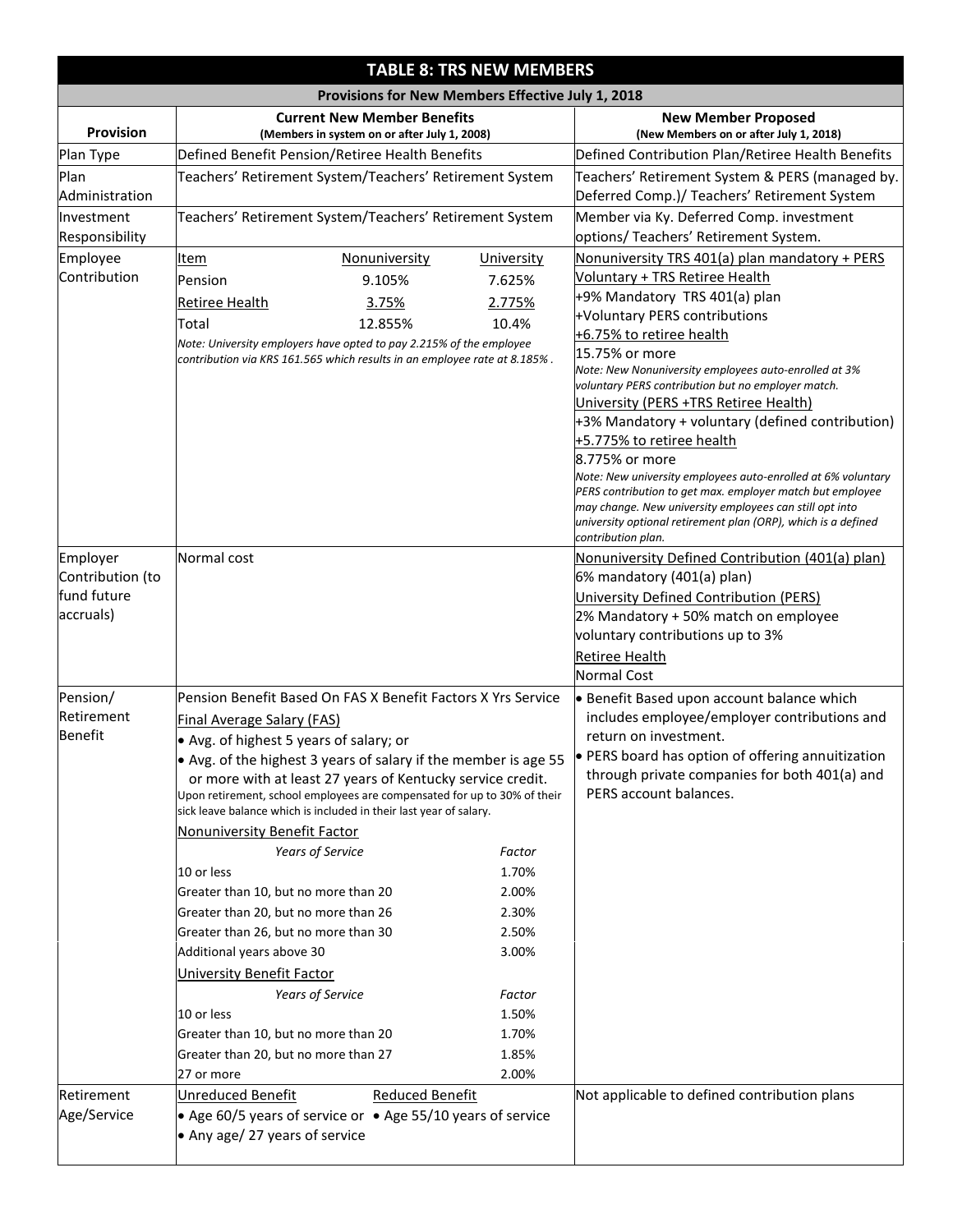| <b>Automatic COLA</b>                    | 1.5% annually                                                                                                                                                                                                                                                                                                                                                                                                                                                                                                                                                                                                                                                                                                                                                                                                                                                                                                                                                             | Not applicable                                                                                                                                                                                                                                                                                                                                                  |
|------------------------------------------|---------------------------------------------------------------------------------------------------------------------------------------------------------------------------------------------------------------------------------------------------------------------------------------------------------------------------------------------------------------------------------------------------------------------------------------------------------------------------------------------------------------------------------------------------------------------------------------------------------------------------------------------------------------------------------------------------------------------------------------------------------------------------------------------------------------------------------------------------------------------------------------------------------------------------------------------------------------------------|-----------------------------------------------------------------------------------------------------------------------------------------------------------------------------------------------------------------------------------------------------------------------------------------------------------------------------------------------------------------|
| Disability/Death<br>Benefits             | <b>Disability Benefits</b><br>• Minimum 5 years service to apply for benefits<br><b>Benefit Calculation</b><br>o Entitlement Period: For 5 years, benefit is higher of 60% of<br>final compensation or actual benefit based upon service.<br>o Post-Entitlement Period: During the entitlement period,<br>the member earns service credit (not to exceed 5 years or<br>27 when combined with earned years of service). If they<br>remain disabled at the end of the 5 year period, then the<br>service is added to the service they earned while working<br>and their benefit if recomputed using the formula.<br>• Minimum of \$500/month benefit.                                                                                                                                                                                                                                                                                                                       | • Account balance in defined contribution plan.<br>• Personnel Cabinet to establish optional disability<br>and death benefits for employees participating in<br>PERS/TRS 401(a) plan, including short-term<br>disability, long-term disability benefits, life<br>insurance, and disability or death in the in the<br>line of duty (LOD). Cost paid by employee. |
|                                          | Death Benefits (Before Retirement)<br>• Surviving spouse receives the higher of:<br>o \$180 or 240 per month depending upon spouse income<br>(regardless of actual service and paid until remarried) or<br>o Monthly benefit for life calculated based upon service at<br>the time of death if the deceased employee was eligible to<br>retire or had at least 10 years of service.<br>Dependent children also eligible for minimum benefit ranging<br>lo.<br>from \$200 (1 child) to \$440 (4+ children) per month (payable<br>until age 19 if in school or 23 if in college).<br>• Payments also available to dependent<br>parents/siblings/disabled children over age 19/23<br>• \$2,000 life insurance policy for each active employee in TRS<br>position.<br>Death Benefits (After Retirement)<br>• Benefit payable to beneficiary based upon payment option<br>selected at retirement.<br>. \$5,000 Life insurance benefit if retired w/ 4 or more yrs.<br>service. |                                                                                                                                                                                                                                                                                                                                                                 |
| Contribution<br>Vesting                  | Special line of duty disability/death benefits also provided.<br><b>Employee Contribution Account: Immediate</b>                                                                                                                                                                                                                                                                                                                                                                                                                                                                                                                                                                                                                                                                                                                                                                                                                                                          | • Employee Contribution & Investment: Immediate<br><b>Employer &amp; Investments: 5 years.</b>                                                                                                                                                                                                                                                                  |
| <b>Retiree Health</b><br><b>Benefits</b> | • Eligibility: Must have 15 yrs earned service at retirement &<br>must be drawing a monthly annuitized benefit.<br>· Subsidy: Benefit based upon subsidy established by TRS<br>board.                                                                                                                                                                                                                                                                                                                                                                                                                                                                                                                                                                                                                                                                                                                                                                                     | Same except new members: (1) must be at least<br>age 59 $\frac{1}{2}$ to receive subsidy; (2) must be receiving a<br>monthly distribution or annuitized pmt. from<br>401(a) money purchase plan or PERS; and (3) must<br>have participated in a state-ret. system within 24<br>mos. before applying for health benefits.                                        |
| Purchase                                 | Sick Leave/Service • Sick Leave: See Table 9 for description.                                                                                                                                                                                                                                                                                                                                                                                                                                                                                                                                                                                                                                                                                                                                                                                                                                                                                                             | Sick leave payment do not impact retirement<br>benefits/no service credit for sick leave/no service<br>purchases.                                                                                                                                                                                                                                               |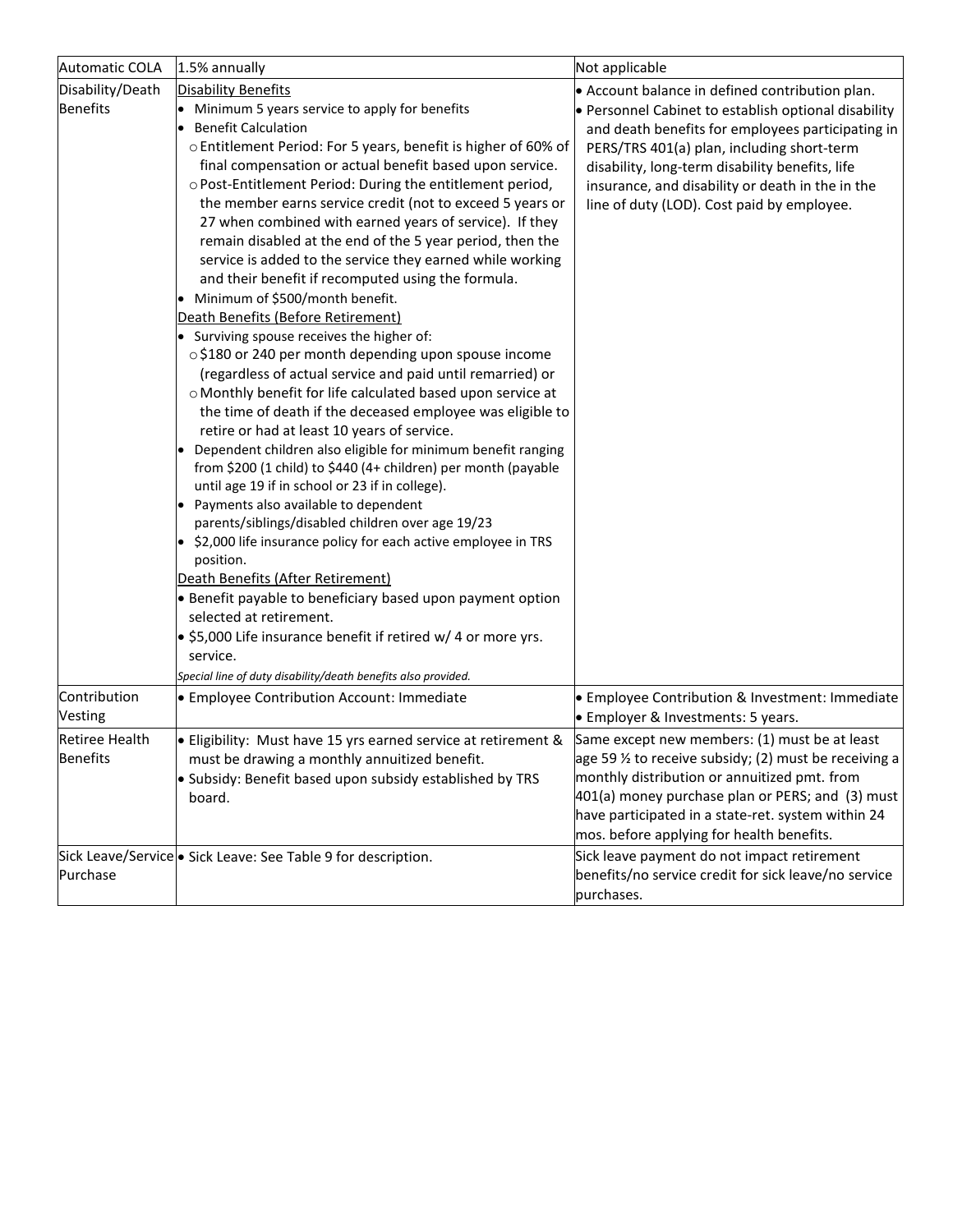|                                                           |                                                                               |                                                                                                                                                                        |                                         | TABLE 9: TRS EXISTING MEMBERS/RETIRED MEMBERS                              |                                                                                                                                                                                                                                                                                                                                                                                                                                                                                                                                                                                                                                                                                                                                                                                                                                                                                                                                                                                                                                                                                                                                                                                                                    |                                         |
|-----------------------------------------------------------|-------------------------------------------------------------------------------|------------------------------------------------------------------------------------------------------------------------------------------------------------------------|-----------------------------------------|----------------------------------------------------------------------------|--------------------------------------------------------------------------------------------------------------------------------------------------------------------------------------------------------------------------------------------------------------------------------------------------------------------------------------------------------------------------------------------------------------------------------------------------------------------------------------------------------------------------------------------------------------------------------------------------------------------------------------------------------------------------------------------------------------------------------------------------------------------------------------------------------------------------------------------------------------------------------------------------------------------------------------------------------------------------------------------------------------------------------------------------------------------------------------------------------------------------------------------------------------------------------------------------------------------|-----------------------------------------|
|                                                           |                                                                               |                                                                                                                                                                        |                                         | Provisions for Current Members/Annuitants Effective July 1, 2018           |                                                                                                                                                                                                                                                                                                                                                                                                                                                                                                                                                                                                                                                                                                                                                                                                                                                                                                                                                                                                                                                                                                                                                                                                                    |                                         |
| <b>PROVISION</b>                                          |                                                                               | <b>CURRENT</b>                                                                                                                                                         |                                         |                                                                            | <b>PROPOSED</b>                                                                                                                                                                                                                                                                                                                                                                                                                                                                                                                                                                                                                                                                                                                                                                                                                                                                                                                                                                                                                                                                                                                                                                                                    |                                         |
| Contributing<br>members with less<br>than 5 years service |                                                                               |                                                                                                                                                                        |                                         |                                                                            | Provided benefits in the defined benefit plan at TRS. May elect to participate in the benefits applicable to new<br>members which includes the 401(a) money purchase plan<br>for nonuniversity employees or the PERS plan for<br>university employees. The members accumulated<br>contributions would be transferred to the new plans.                                                                                                                                                                                                                                                                                                                                                                                                                                                                                                                                                                                                                                                                                                                                                                                                                                                                             |                                         |
| <b>Max Accrual</b>                                        | No maximum defined benefit.                                                   |                                                                                                                                                                        |                                         | service purchases after 7/1/18.<br>apply for disability benefits from TRS. | For existing members, maximum TRS pension benefit<br>accrual is benefit at unreduced retirement eligibility,<br>which is 27 years of service or age 60 with 5 years service<br>(service credit & retirement compensation frozen at that<br>date), except that nonuniversity members who have<br>exceeded this threshold as of July 1, 2018, may elect to<br>contribute 3 additional years in the pension plan.<br>Members who have met or exceeded this threshold as of<br>July 1, 2018, shall on July 1, 2018 participate in TRS 401(a)<br>if they are nonuniversity employees and PERS if they are<br>university employees and pay employee contribution<br>rates applicable to the TRS 401(a)/PERS plans. For all<br>others, TRS 401(a)/PERS participation begins in the month<br>following the date in which the member exceeds the max<br>accrual. Retiree health contribution to TRS continue. No<br>Max accrual does not apply to: (1) service purchases being<br>made on installments on July 1, 2018; (2) sick leave<br>service credit at retirement; and (3) Sick leave paid to<br>teachers who retire on or before July 1, 2023 Sick payouts<br>would go into last year. Members would still be able to |                                         |
| Employee<br>Contribution Rate                             | Item<br>Pension<br><b>Retiree Health</b><br>Total<br>employee rate at 8.185%. | Nonuniversity<br>9.105%<br>3.75%<br>12.855%<br>Note: University employers have opted to pay 2.215% of the<br>employee contribution via KRS 161.565 which results in an | University<br>7.625%<br>2.775%<br>10.4% | <b>Item</b><br>Pension<br><b>Retiree Health</b><br>Total<br>members.       | Nonuniversity<br>9.105%<br>6.75%<br>15.855%<br>. Nonuniversity members who have exceeded max<br>accrual threshold on July 1, 2018, shall discontinue<br>contributing to the TRS pension fund and shall pay a<br>mandatory employee contribute 10% of pay to the TRS<br>401(a) money purchase plan and will receive a<br>mandatory employer contribution to the 401(a) plan of<br>8%. Those who exceed the threshold after that date will<br>pay a mandatory/voluntary employee contributions and<br>receive employer contributions provided to new TRS<br>• University members who have exceeded max accrual<br>threshold on or after July 1, 2018, shall discontinue<br>contributing to the TRS pension fund and contribute to<br>the PERS at the same level as a KERS/CERS<br>Nonhazardous new hire (see Table 1).<br>• Retiree health contributions continue until retirement.                                                                                                                                                                                                                                                                                                                                  | University<br>7.625%<br>5.775%<br>13.4% |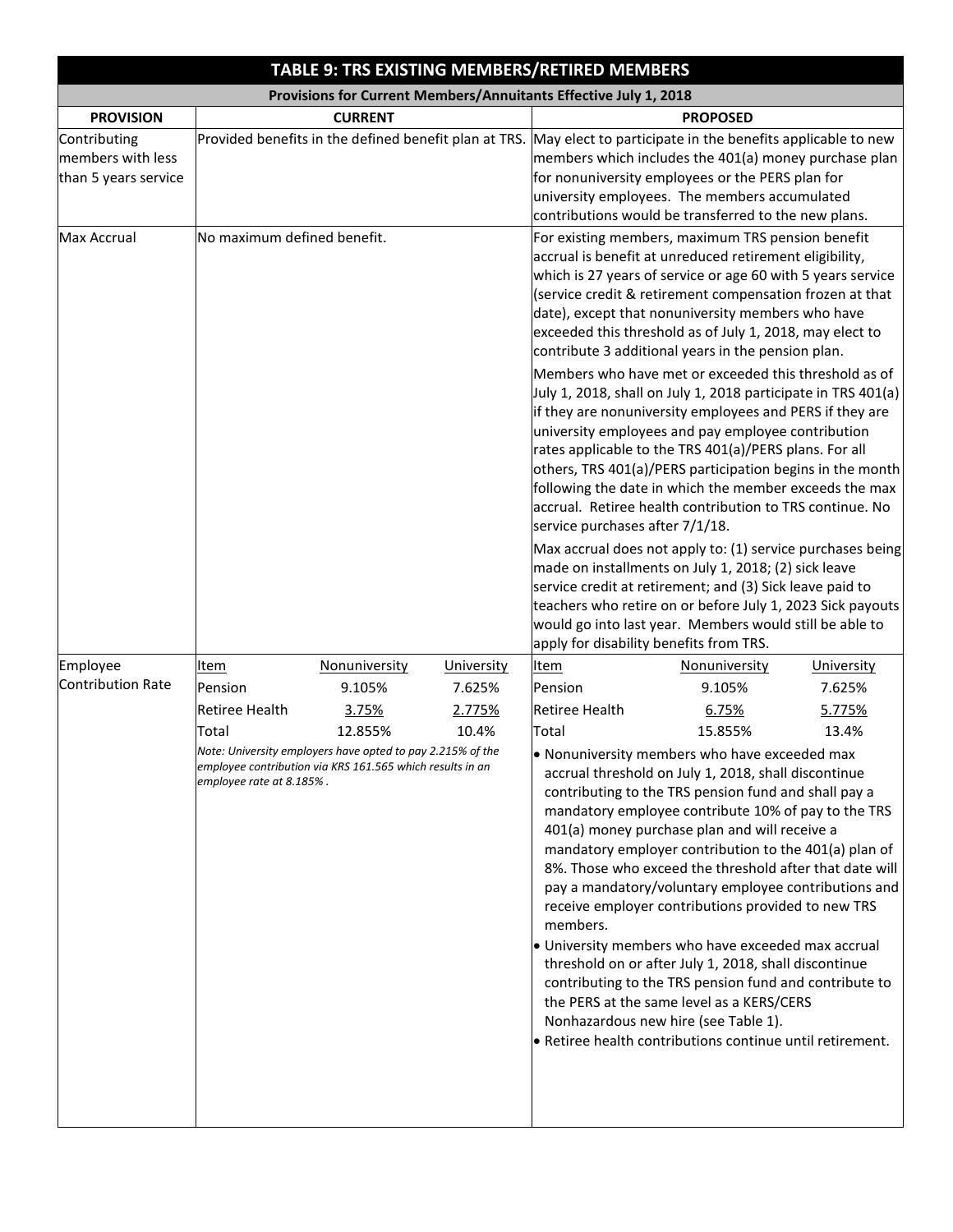| Final Average Salary                   | <b>Final Average Salary (FAS)</b>                                                                                                                                                                                                                                                                                                                                                                                                                                                                         | Final Average Salary (FAS)                                                                                                                                                                                                                                                                                                                                                                                                                                                                                                                                   |
|----------------------------------------|-----------------------------------------------------------------------------------------------------------------------------------------------------------------------------------------------------------------------------------------------------------------------------------------------------------------------------------------------------------------------------------------------------------------------------------------------------------------------------------------------------------|--------------------------------------------------------------------------------------------------------------------------------------------------------------------------------------------------------------------------------------------------------------------------------------------------------------------------------------------------------------------------------------------------------------------------------------------------------------------------------------------------------------------------------------------------------------|
| (FAS)                                  | • Avg. of highest 5 years of salary; or                                                                                                                                                                                                                                                                                                                                                                                                                                                                   | • Avg. of highest 5 years of salary; or                                                                                                                                                                                                                                                                                                                                                                                                                                                                                                                      |
|                                        | is age 55 or more with at least 27 years of<br>Kentucky service credit.                                                                                                                                                                                                                                                                                                                                                                                                                                   | • Avg. of the highest 3 years of salary if the member $\bullet$ Avg. of the highest 3 years of salary if the member is age<br>55 or more with at least 27 years of Kentucky service<br>credit, and provided the member retires on or before<br>July 1, 2023.                                                                                                                                                                                                                                                                                                 |
| Sick Leave                             | for sick leave policies at local school districts and<br>allows school districts to pay up to 30% of a<br>retiring member's sick leave which for retirement<br>purposes is included in the final year of salary and<br>is used to calculate the Final Average Salary (FAS).<br>• Others: Employer may pay costs to convert<br>accumulated sick leave to additional service credit<br>(school districts have the option as well but have<br>chosen to pay for sick leave at retirement as noted<br>above). | • Teachers: Statute specifies minimum requirements • Teachers: Effective July 1, 2018, statutory minimum<br>requirements for school board sick leave policies<br>removed from statute. School districts can still pay up<br>to 30% of sick leave per statute but will only be included<br>in retirement calculations for those retiring on or before<br>July 1, 2023.<br>• Others: Same but level of sick leave frozen at level<br>accrued as of June 30, 2018. No additional agencies may<br>elect to provide service credit for accumulated sick<br>leave. |
| <b>Pension Spiking</b><br>Provisions   | · Max. Retirement Compensation: None<br>Annual leave payments for those in system<br>prior to July 1, 2008, may be included for FAS<br>calculation.                                                                                                                                                                                                                                                                                                                                                       | • Max. Retirement Compensation: For retirement<br>compensation earned on or after July 1, 2018, limited to<br>max. taxable earnings under Social Security (currently<br>\$127,400 in 2017). Employee contributions refunded on<br>excess creditable comp. above max. but employer<br>contributions remain in fund to help pay down<br>unfunded liability.<br>• Annual leave payments for those in system prior to July<br>1, 2008, may be included for FAS calculation, but only if<br>they retire on or before July 1, 2023.                                |
| <b>COLA</b>                            | 1.5% annually                                                                                                                                                                                                                                                                                                                                                                                                                                                                                             | For current retirees, suspends COLA for next 5 years<br>(FY 18 to FY 22), then returns to 1.5% annually.<br>For future retirees, suspends COLA for first 5 years of<br>retirement, the 1.5% annually.                                                                                                                                                                                                                                                                                                                                                        |
|                                        | 3% Benefit Factor for Provides a 3% benefit factor for nonuniversity                                                                                                                                                                                                                                                                                                                                                                                                                                      | Eliminates provision for future service accruals, except for                                                                                                                                                                                                                                                                                                                                                                                                                                                                                                 |
| years above 30                         | employees for years of service in excess of 30.                                                                                                                                                                                                                                                                                                                                                                                                                                                           | those nonuniversity employees who elect to participate in<br>DB plan through FY 2021.                                                                                                                                                                                                                                                                                                                                                                                                                                                                        |
|                                        | Part-time/Substitute Provides service credit/benefits for part-                                                                                                                                                                                                                                                                                                                                                                                                                                           | Same but not applicable to new members on or after July                                                                                                                                                                                                                                                                                                                                                                                                                                                                                                      |
| Program                                | time/substitute members.                                                                                                                                                                                                                                                                                                                                                                                                                                                                                  | 1, 2018, or to retirees who retire on or after July 1, 2018,<br>and are reemployed on or after July 1, 2018.                                                                                                                                                                                                                                                                                                                                                                                                                                                 |
| <b>Retiree Health</b><br>Accessibility | Provided to anyone if they are eligible for retiree<br>benefit.                                                                                                                                                                                                                                                                                                                                                                                                                                           | Must have contributed to a state-adm. retirement<br>health benefits and are receiving a monthly pension systems within last 24 months prior to accessing benefits.                                                                                                                                                                                                                                                                                                                                                                                           |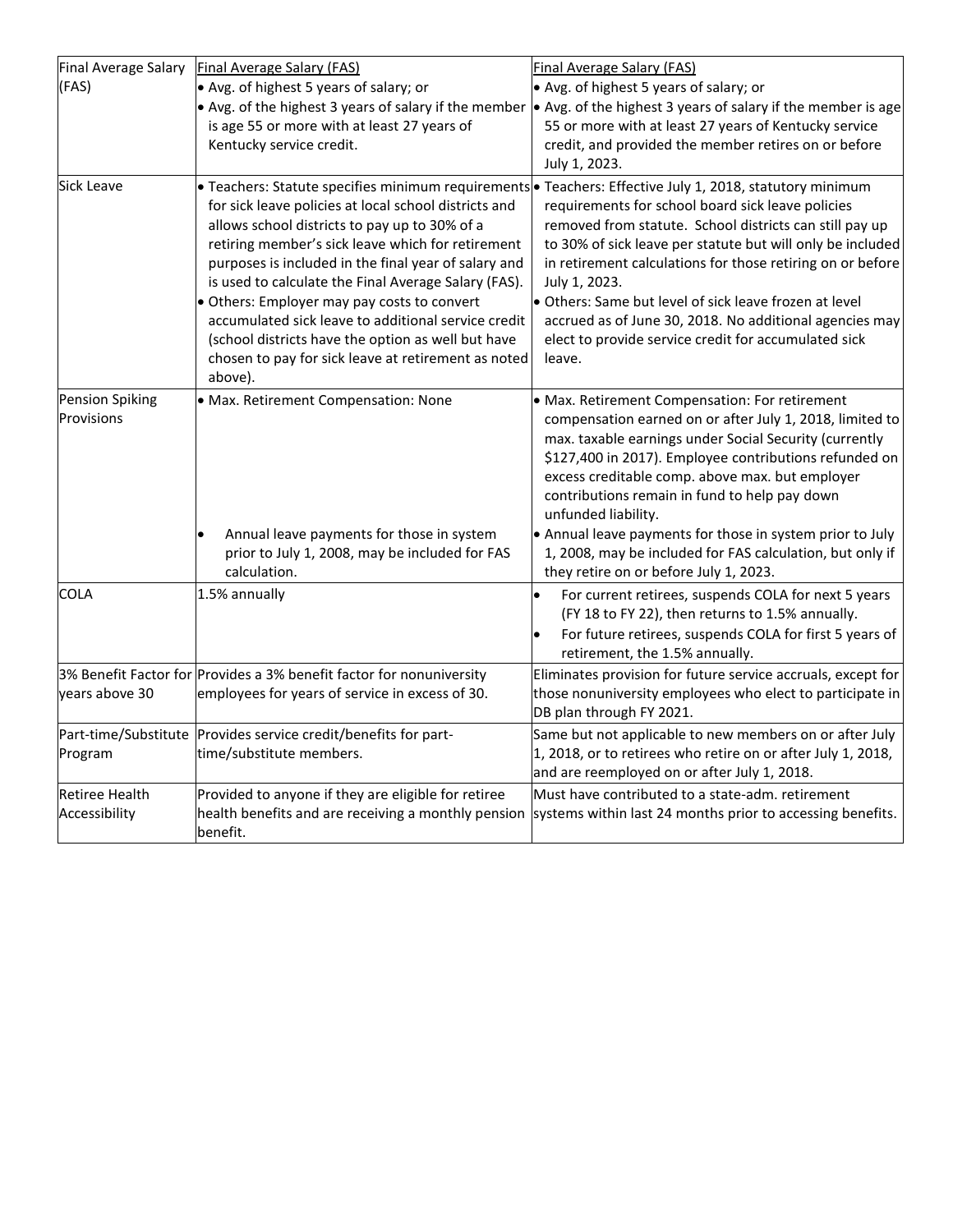|                                                          | TABLE 10: TRS EMPLOYER FUNDING/PARTICIPATION REQUIREMENTS                                                                                                                                                                                                                                                                                                                                                    |                                                                                                                                                                                                                                                                                                                                                                                                                                                                                                                                                                                                                                                                                                                                                       |  |
|----------------------------------------------------------|--------------------------------------------------------------------------------------------------------------------------------------------------------------------------------------------------------------------------------------------------------------------------------------------------------------------------------------------------------------------------------------------------------------|-------------------------------------------------------------------------------------------------------------------------------------------------------------------------------------------------------------------------------------------------------------------------------------------------------------------------------------------------------------------------------------------------------------------------------------------------------------------------------------------------------------------------------------------------------------------------------------------------------------------------------------------------------------------------------------------------------------------------------------------------------|--|
|                                                          | <b>Current and Proposed Funding/Participation Provisions</b>                                                                                                                                                                                                                                                                                                                                                 |                                                                                                                                                                                                                                                                                                                                                                                                                                                                                                                                                                                                                                                                                                                                                       |  |
| <b>PROVISION</b>                                         | <b>CURRENT</b>                                                                                                                                                                                                                                                                                                                                                                                               | <b>PROPOSED</b>                                                                                                                                                                                                                                                                                                                                                                                                                                                                                                                                                                                                                                                                                                                                       |  |
| <b>ARC</b> calculation<br>(pension & retiree<br>health)  | • Employers pay a fixed base statutory<br>contribution rate of 13.105% of pay<br>(nonuniversity) and 13.65% of pay (university)<br>to fund pension and retiree health benefits.<br>Note: University have also agreed to pay 2.215% that of the<br>employee contribution rate (not included). State pays for all<br>non-federally funded employees of school districts in biennial<br>budget (nonuniversity). | . Retains the fixed based statutory rates.                                                                                                                                                                                                                                                                                                                                                                                                                                                                                                                                                                                                                                                                                                            |  |
|                                                          | • Nonuniversity (i.e. school districts) employers<br>also pay a 3% employer contribution to help<br>fund retiree health benefits.                                                                                                                                                                                                                                                                            | • School district/other employer contribution will effective<br>July 1, 2018, help fund pension benefits instead of retiree<br>health benefits. School districts will also pay an additional<br>2% of pay for new members and members who exceed the<br>max threshold after July 1, 2018 to help fund 401(a) money<br>purchase plan benefits.                                                                                                                                                                                                                                                                                                                                                                                                         |  |
|                                                          | • State makes direct contributions to TRS for<br>amortized pmts. for past benefit improvements<br>such as ad hoc COLAs awarded in past years<br>and the cost for including teacher's sick leave<br>payments in pension calculations; and portion<br>of "shared solution" retiree health funding.                                                                                                             | State continues to make direct contributions to TRS for<br>amortized pmts. for past benefit improvements such as ad<br>hoc COLAs awarded in past years and the cost for including<br>teacher's sick leave payments in pension calculations; and<br>portion of "shared solution" retiree health funding.                                                                                                                                                                                                                                                                                                                                                                                                                                               |  |
|                                                          | • TRS has also requested additional funding from $\bullet$ ARC payment to be specified in statute.<br>state appropriations to meet ARC from<br>valuation (ARC not specified in statute).                                                                                                                                                                                                                     |                                                                                                                                                                                                                                                                                                                                                                                                                                                                                                                                                                                                                                                                                                                                                       |  |
|                                                          | · Methods, amortization periods, and asset<br>smoothing used to determine ARC set by board<br>policy with normal cost, pmt. unfunded<br>liability, level % of pay amortization method,<br>etc.                                                                                                                                                                                                               | • For pension and life insurance funds, sets the ARC for 2017<br>valuation and after:<br>o Normal cost + pmt. on unfunded liability<br>o Normal cost determined using Entry Age Normal Cost<br>Method; paid as a % of payroll<br>o Unfunded liability payment determined:<br>-Using closed 30 year closed amortization period (starting<br>in 2017 valuation);<br>-Level dollar amortization method.<br>-Pmt. for unfunded liability above fixed base employer<br>rate is set dollar value, prorated to each employer based<br>upon employer's share of total payroll in FY 15, 16, and<br>17, adjusted for any employer who ceases participation.<br>The state will pay the costs for local school districts.<br>o 5 year market smoothing of assets |  |
|                                                          | • TRS rates change every year but have a 3 year<br>lag (i.e. 2016 valuation determines FY 2019<br>employer costs).                                                                                                                                                                                                                                                                                           | • Rate changes annually based upon most recent actuarial<br>valuation.                                                                                                                                                                                                                                                                                                                                                                                                                                                                                                                                                                                                                                                                                |  |
| <b>Agency Voluntary</b><br>Cessation of<br>Participation | . No voluntary/involuntary cessation of<br>participation for TRS agencies.                                                                                                                                                                                                                                                                                                                                   | • Provides a 2-year window for non-school/non-state agency<br>employers (i.e. universities/associations) to voluntarily<br>cease participating in the systems by paying full actuarial<br>costs to do so (by July 1, 2020):<br>• Allows TRS to require an agency to involuntarily cease<br>participating in TRS and pays costs of ceasing participation<br>if the agency fails to pay contributions or is not eligible to<br>participate in a governmental plan.<br>• Provides provisions whereby Agencies<br>voluntarily/involuntarily ceasing participation in the future<br>may only establish a defined contribution plan.                                                                                                                        |  |